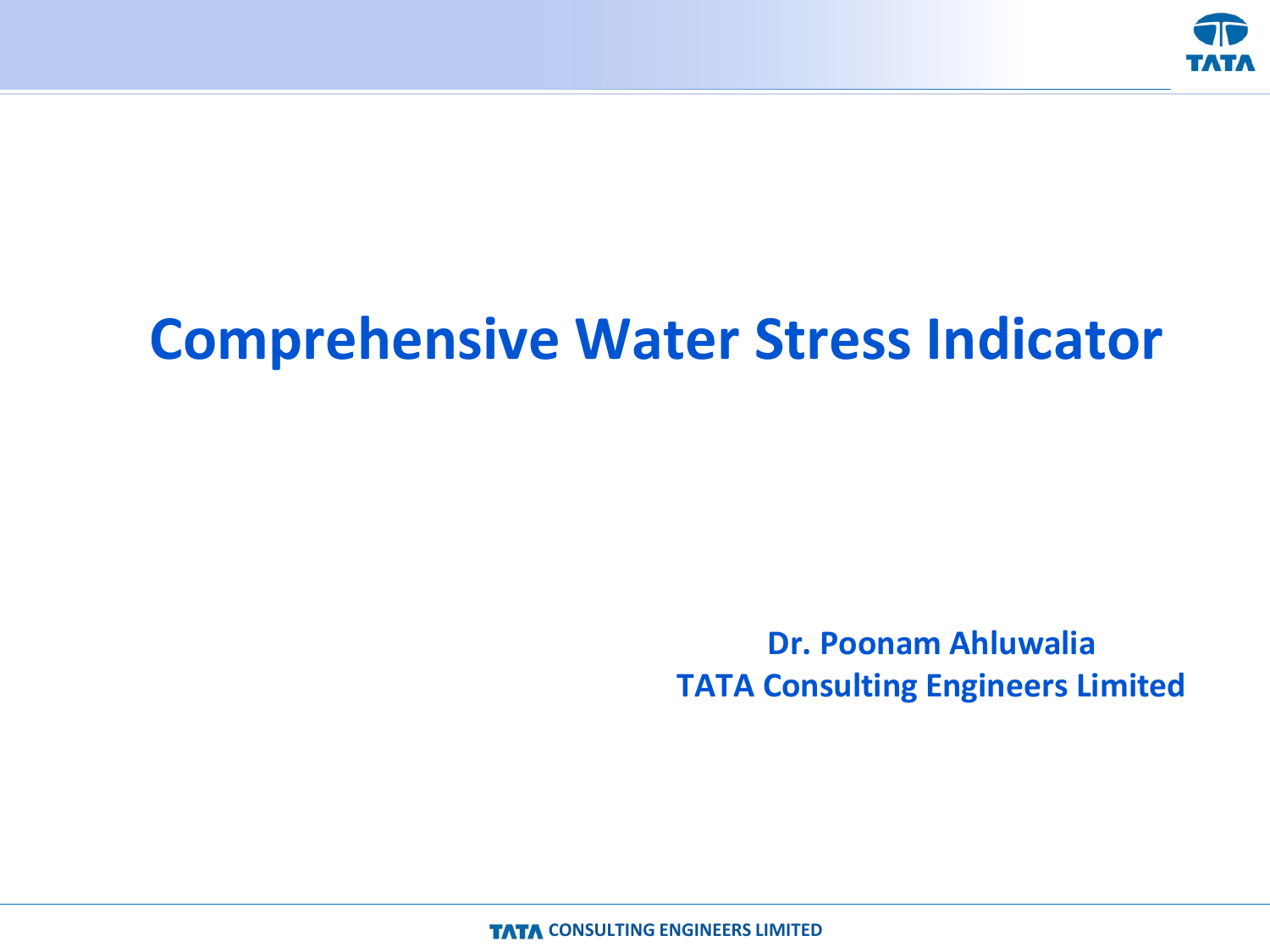

- Water stress refers to economic, social, or environmental problems caused by unmet water needs.
- Water stress and water scarcity occur when the demand for water exceeds the available amount during a certain period or when poor quality restricts its use.
- Scarcity can be absolute, such as in environments of low precipitation and large evapo-transpiration rates.
- Scarcity can also be induced by economic or political constraints, which do not permit the adequate development of water resources.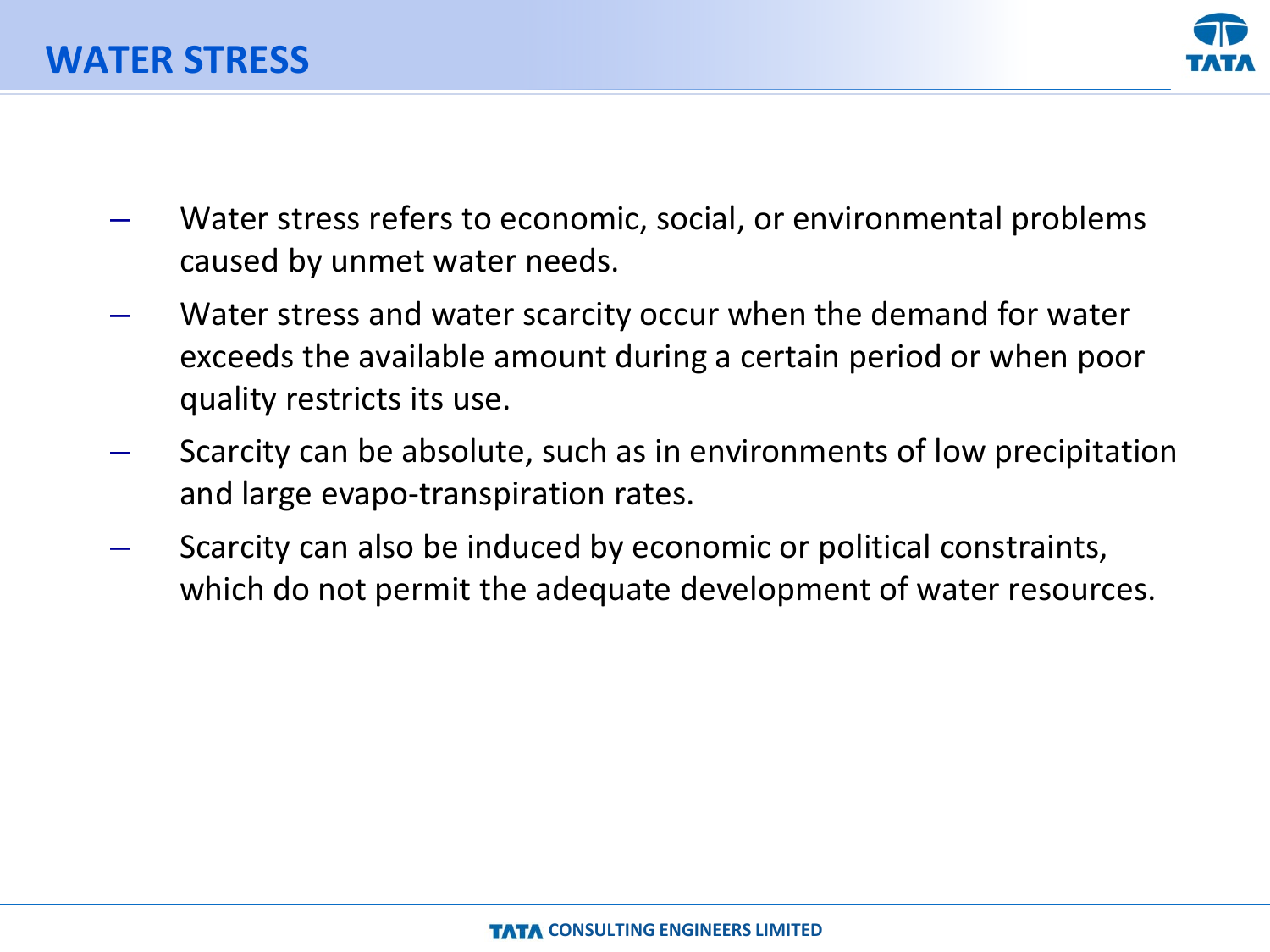

- The difficulty of characterizing water stress is that there are many equally important facets to water use, supply and scarcity.
- Selecting the criteria by which water stress is assessed can be as much a policy decision as a scientific decision.
- The indices existing can be broadly grouped into the following categories:
	- **Indices Based on Human Water Requirements**
	- **Water Resources Vulnerability Indices**
	- **Indices Incorporating Environmental Water Requirements**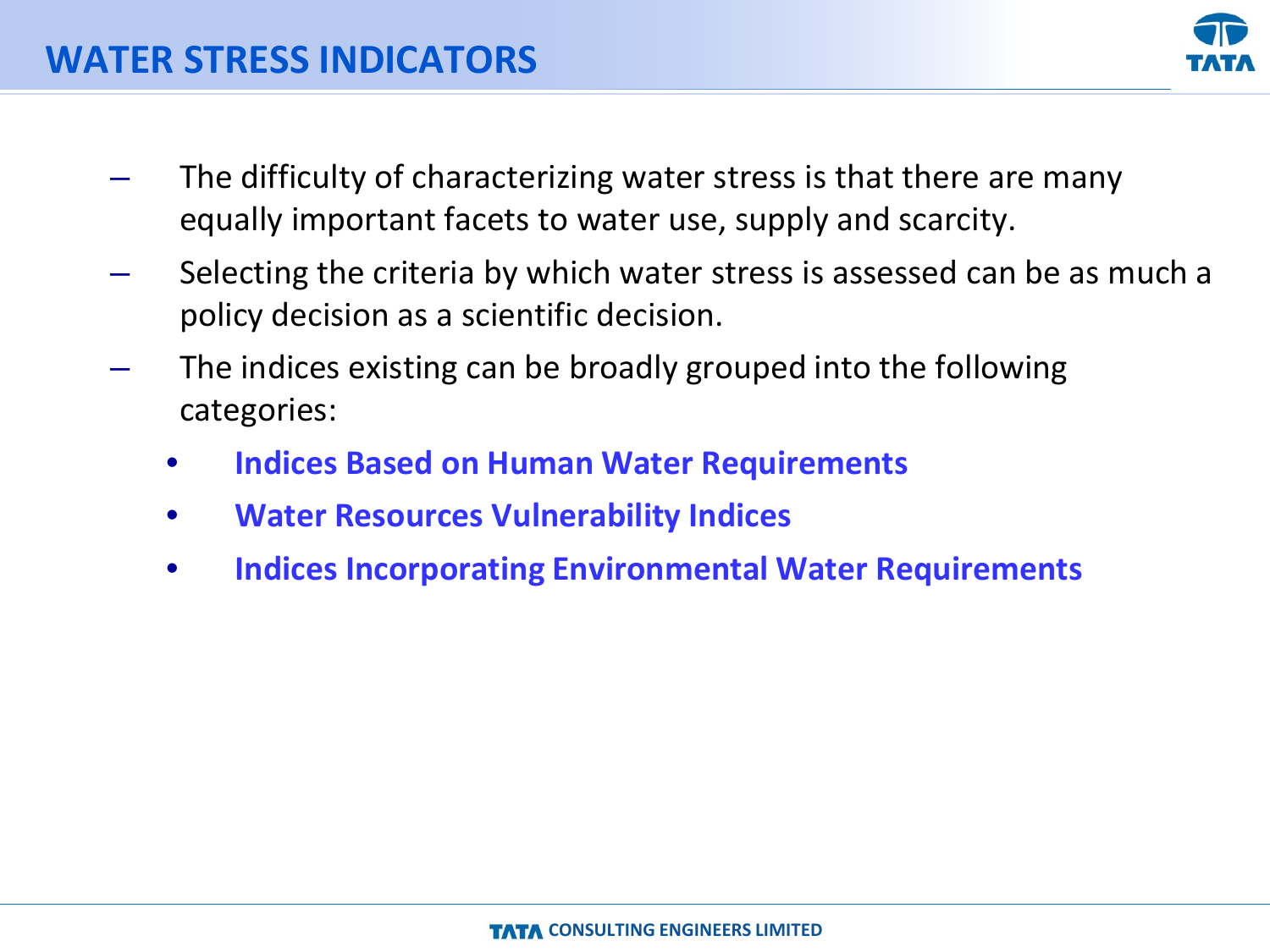

- Logic: If the water necessary to meet human demands is known, then the water that is available to each person can serve as a measure of scarcity.
- Example: Relative water stress index as prepared by Water Systems Analysis Group, University of New Hampshire (UNH) proposed water stress to be computed as ratio of product of domestic water demand (km3/yr), Industrial water demand (km3/yr) and Agricultural water demand (km3/yr), to water supply (km3/yr).
- Value less than 0.4 implied Population exposed to water stress .
- Number of people exposed to water stress was typically presented as number of people (in thousands) per grid cell.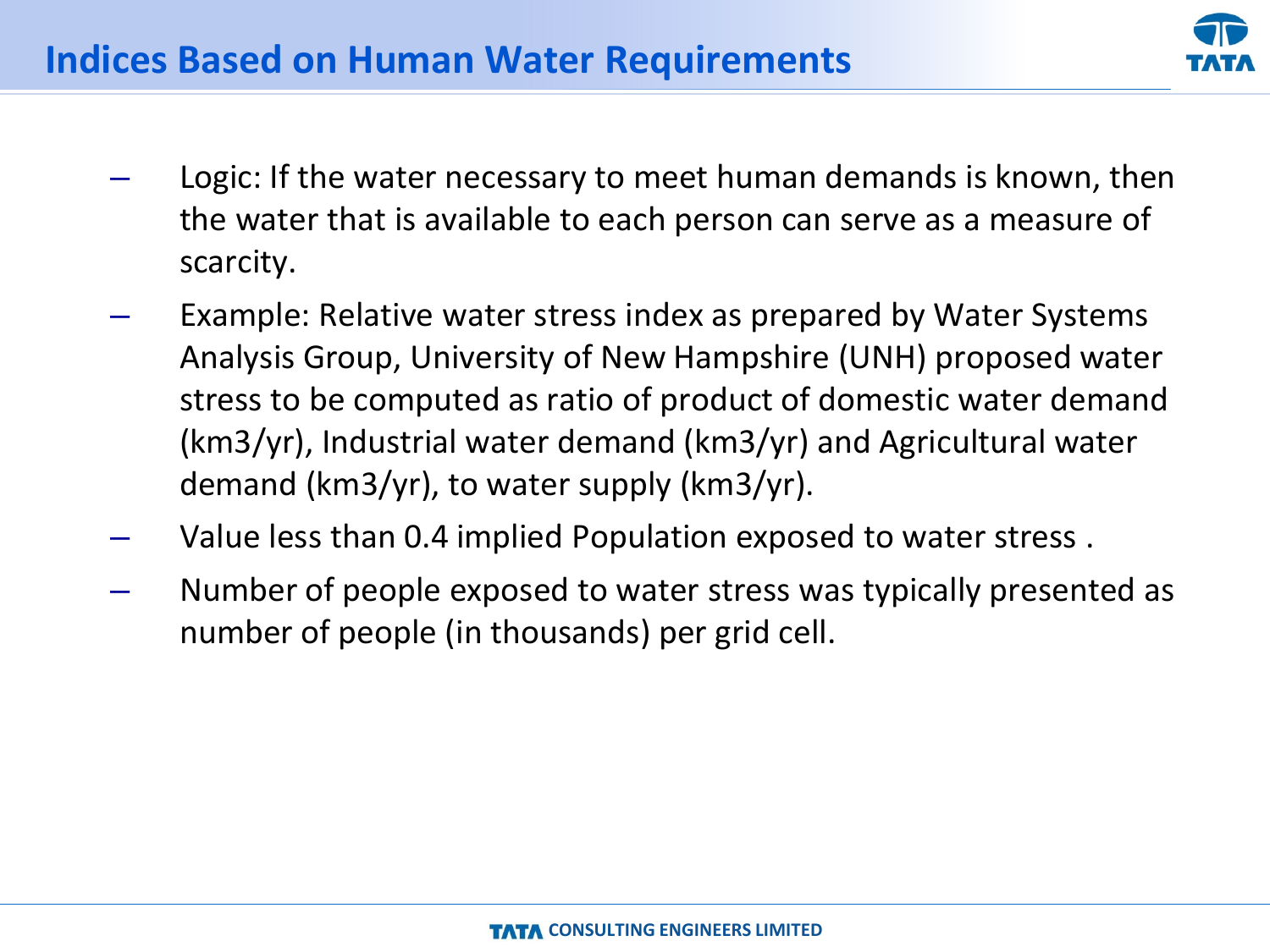



**Water Stressed Areas as determined by Relative water stress indicator proposed by Water Systems Analysis Group, University of New Hampshire (UNH)**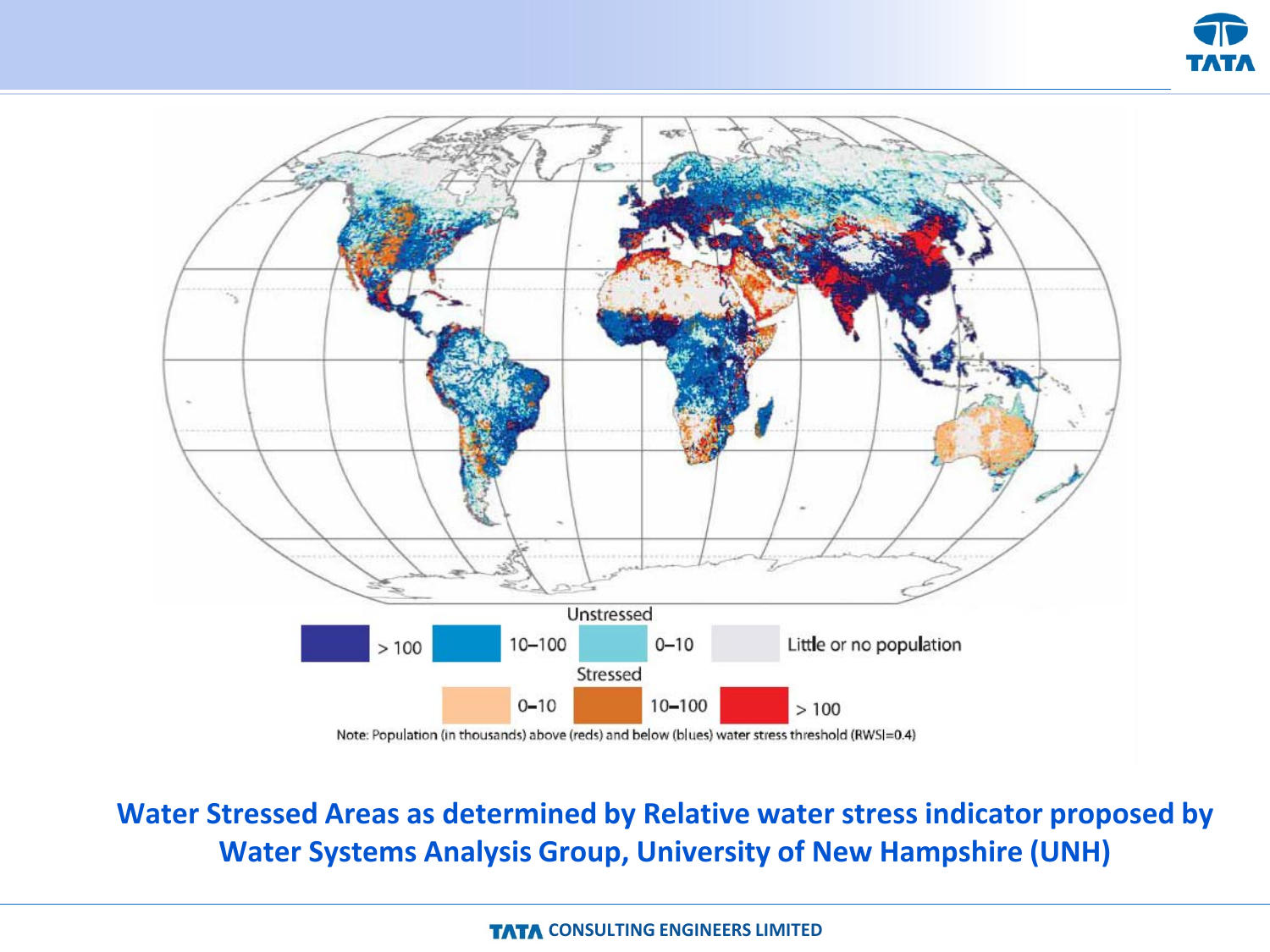- These indices go one step further than considering human water requirements and water availability and incorporate renewable water supply and national, annual demand for water.
- Example: International Water Management Institute (IWMI) evaluated the portion of renewable freshwater resources available for human requirements (accounting for existing water infrastructure), with respect to the main water supply.
- The Analysis labeled countries as "physically water scarce" when more than 75% of river flows are withdrawn for agriculture, industry, and domestic purposes. This implies that dry areas are not necessarily water scarce.
- Countries having adequate renewable resources with less than 25% of water from rivers withdrawn for human purposes, but needing to make significant improvements in existing water infrastructure to make such resources available for use, were "economically water scarce"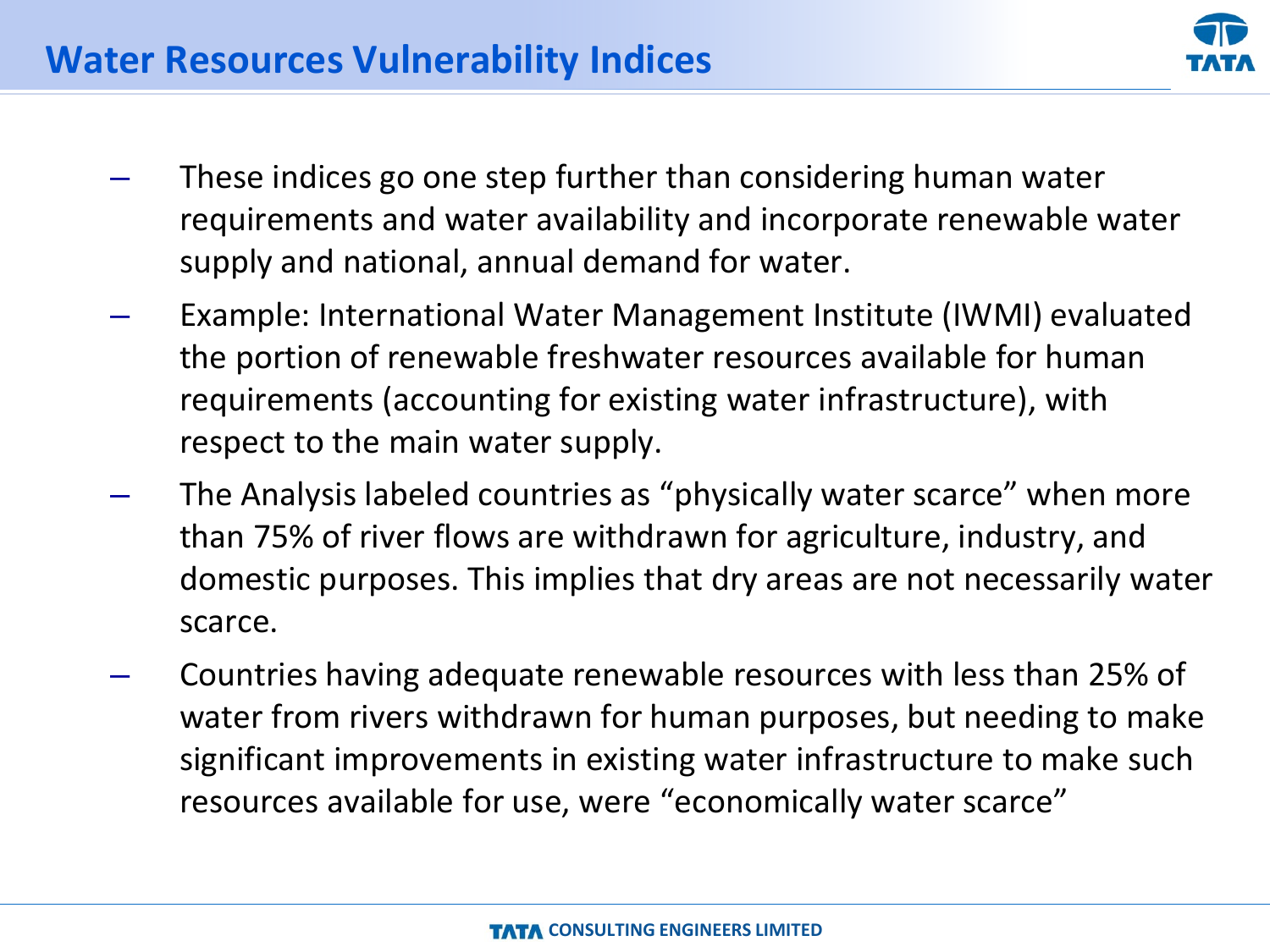



**Areas of physical and economical water scarcity on a basin level in 2007 (Comprehensive Assessment of Water Management in Agriculture, 2007)**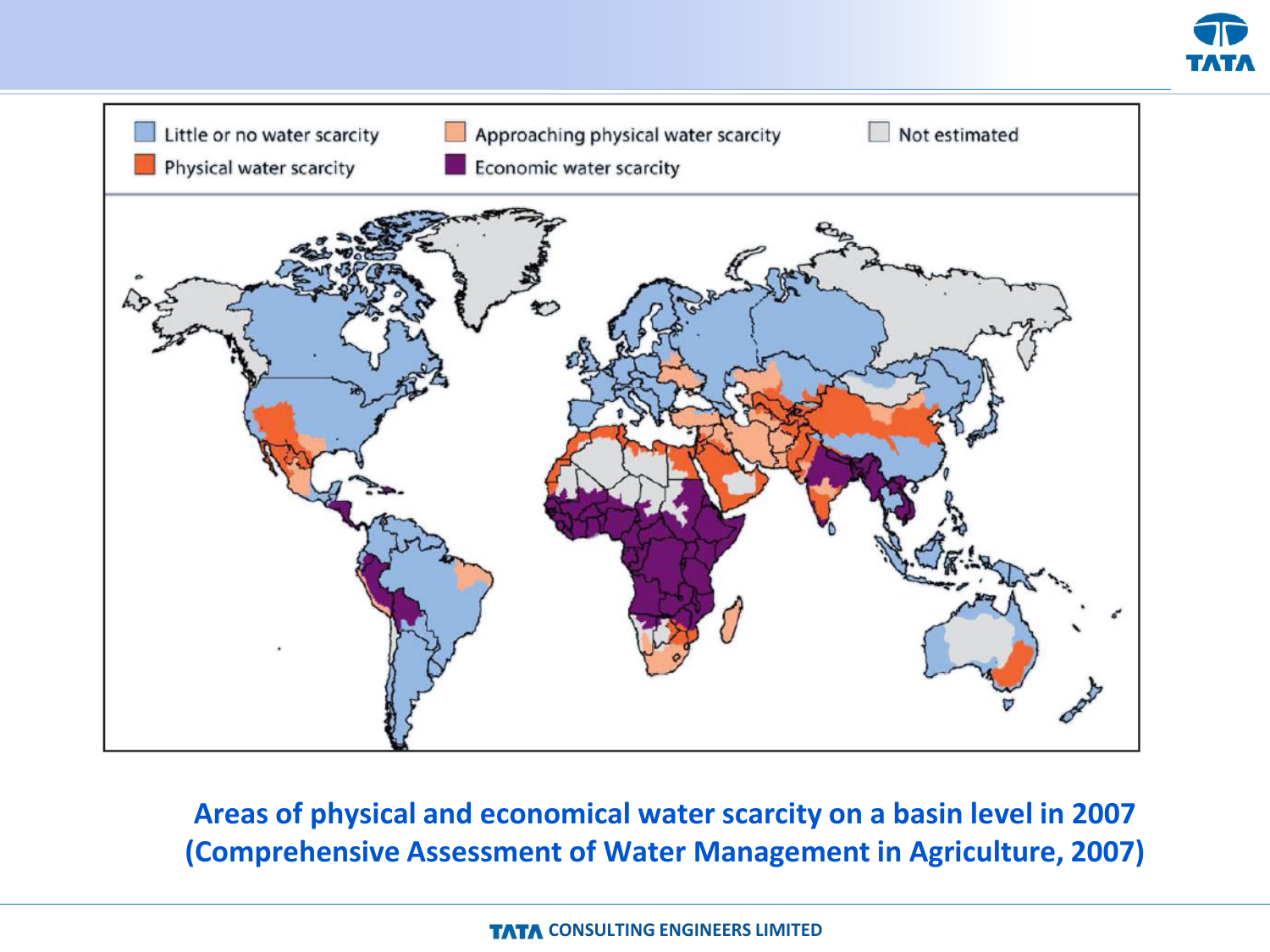

- This indicator takes into account the environmental demand to sustain ecological processes
- Example: Environmental Water Stress Indicator has been proposed based water required for the maintenance of freshwater-dependent ecosystems per river basin.
- The water stress indicator provides information/ analysis on the proportion of the utilizable water in world river basins currently withdrawn for direct human use and where this use is in conflict with environmental water requirements.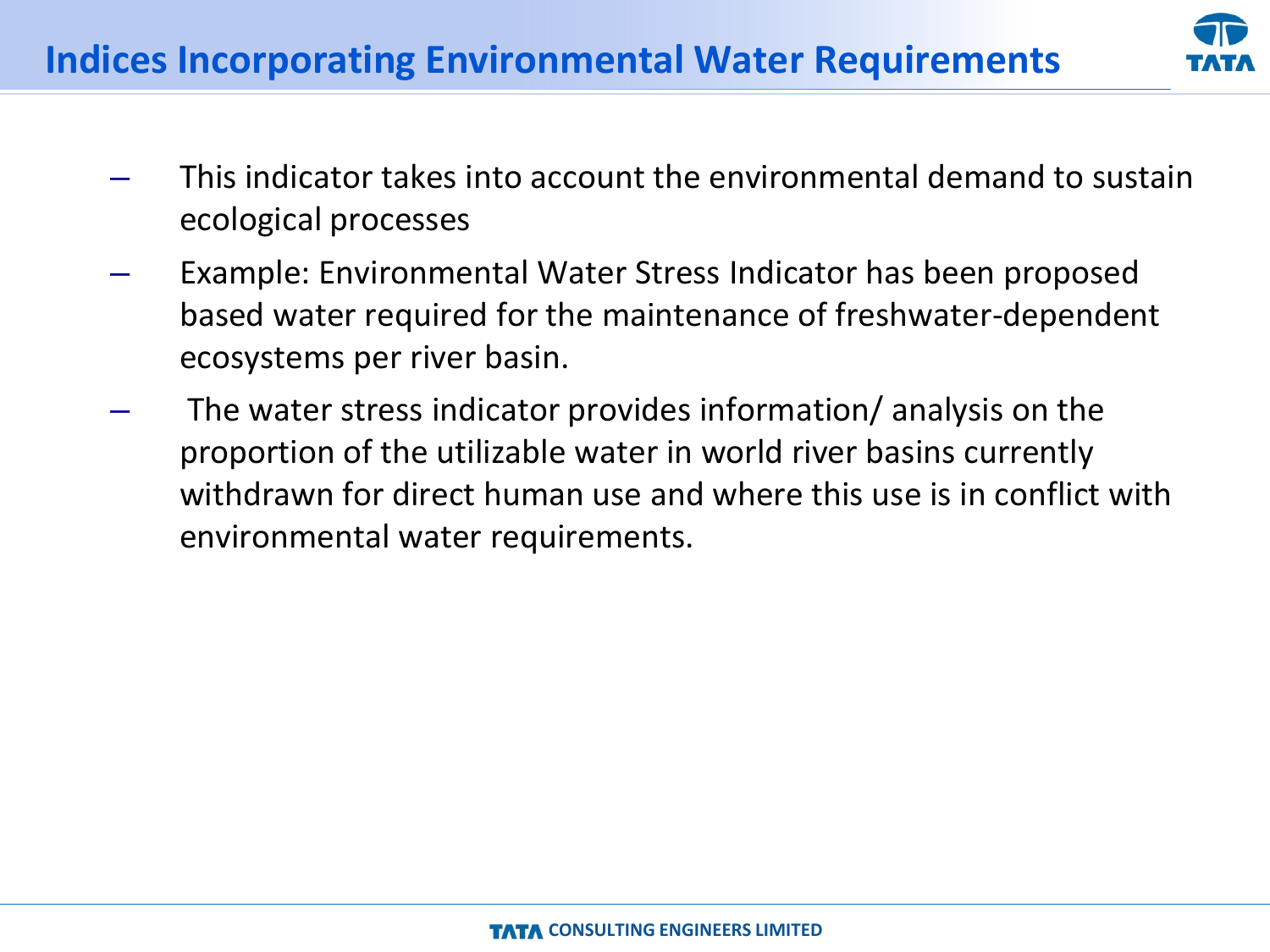



#### **Water Stressed Areas as determined by Environmental Water Stress Indicator**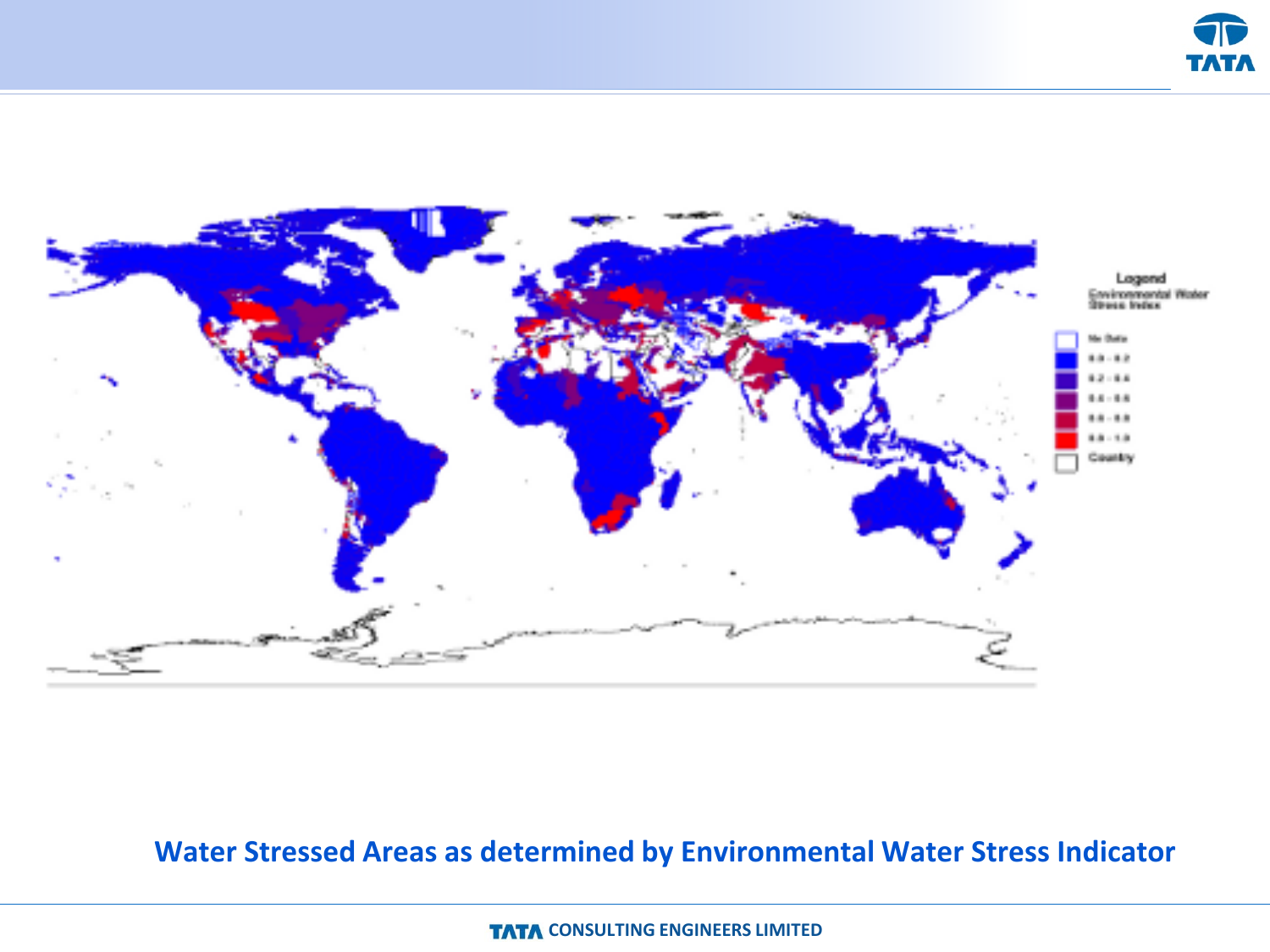

- Although several indices have been developed to indicate water stress affected areas, there is a need to modify these to relate more effectively to the urban growth centres.
- In the context of a an urban or a peri-urban centre of developing nations like India, the water stress indicator has to effectively take into account practical conditions such as intermittent supply hours and increasing use of grey/ recycled water for non potable uses.
- The current study builds up from the available indices to suggest a comprehensive indicator for urban and peri-urban growth centres of developing nations like India.
- The index can provide the authorities with a scientific basis to suitably phase out the proposed revamping/ rehabilitation of water supply projects.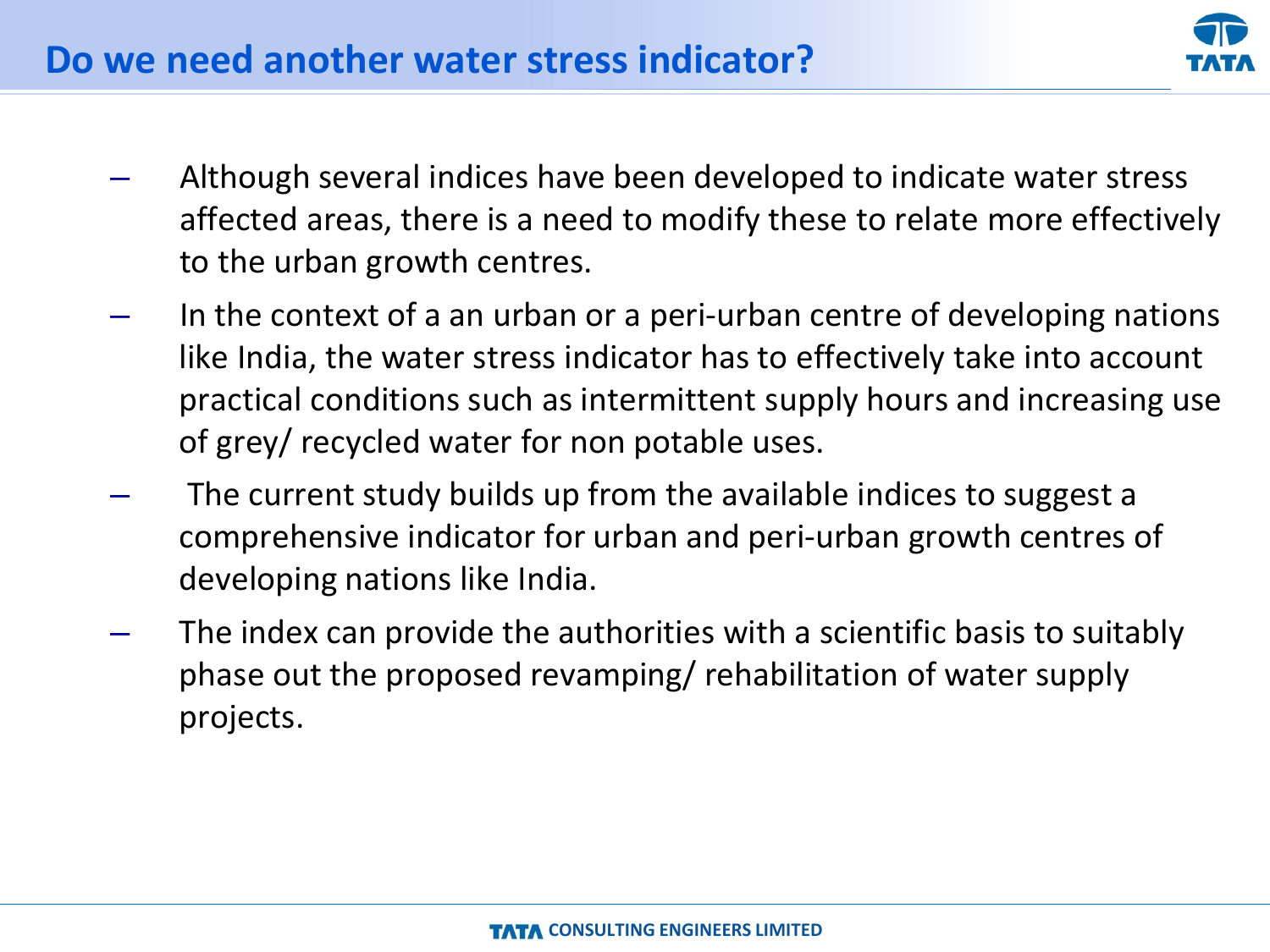

- Three major sectors exerting water demand in urban and peri-urban areas are domestic, agriculture and Industry.
- Each country / region has a different allocation pattern to each of these sectors depending on the landuse and economy. However, it would be incorrect to assign equal weightage/ significance to each of these sectors while computing water stress.
- The current study proposes computation of three sector wise water stress indicators which could be integrated to arrive at a single stress indicator.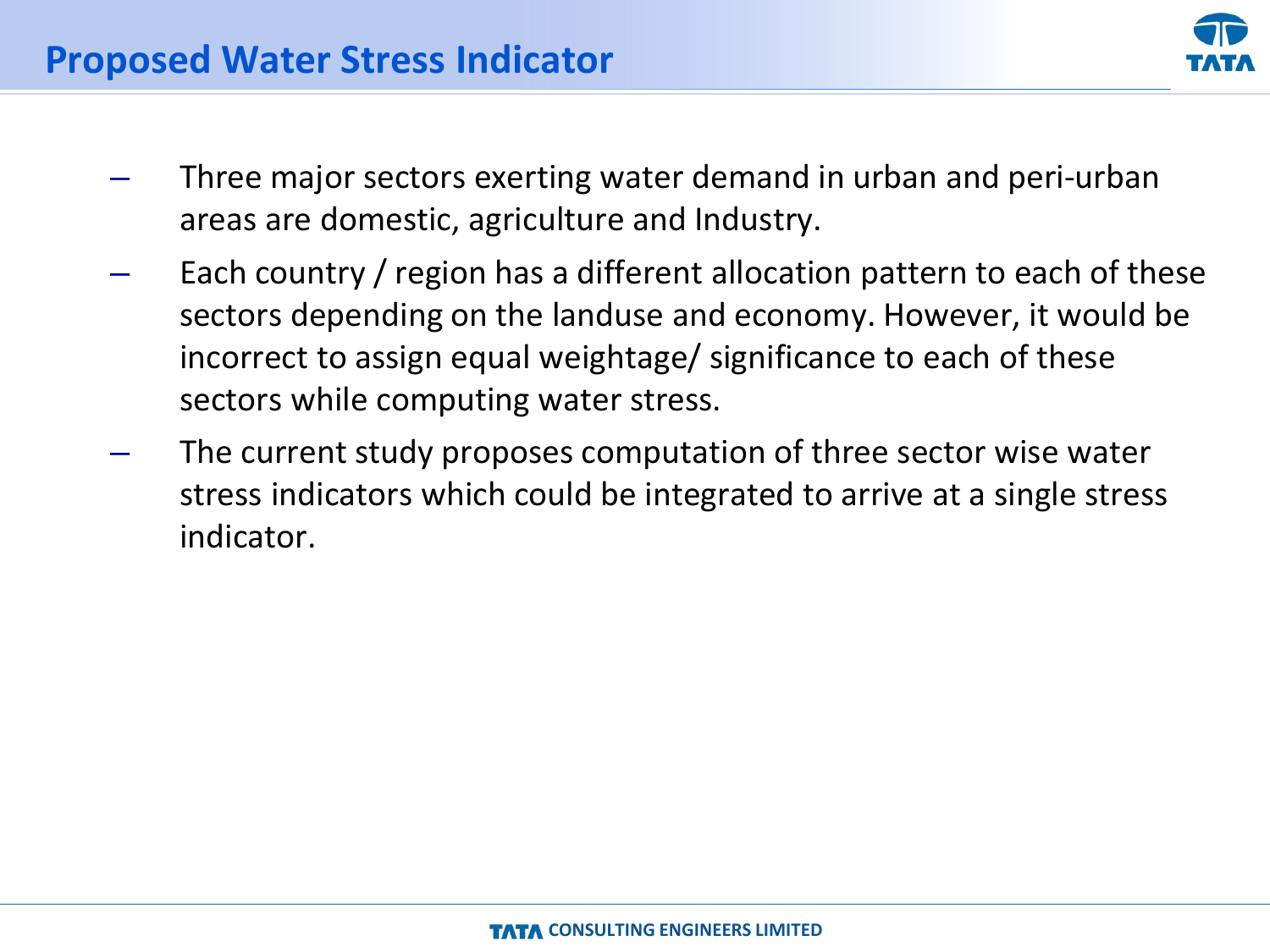- This could be estimated as ratio of domestic water supply of potable quality to domestic water demand.
- Domestic water demand could be estimated as product of population (in numbers) and the per capita water supply norms as specified by the concerned authority (e.g, CPHEEO in India).
- Domestic water supply could be classified as water supply available with desirable quality and that of acceptable quality (refer IS 104500).
- Water supply meeting the acceptable quality criteria but failing to meet the desirable quality parameters could be multiplied by a factor (say 0.9) to suitably account for water of lower quality standards.
- Water supply failing to meet the acceptable water quality criteria should not be taken into account as available.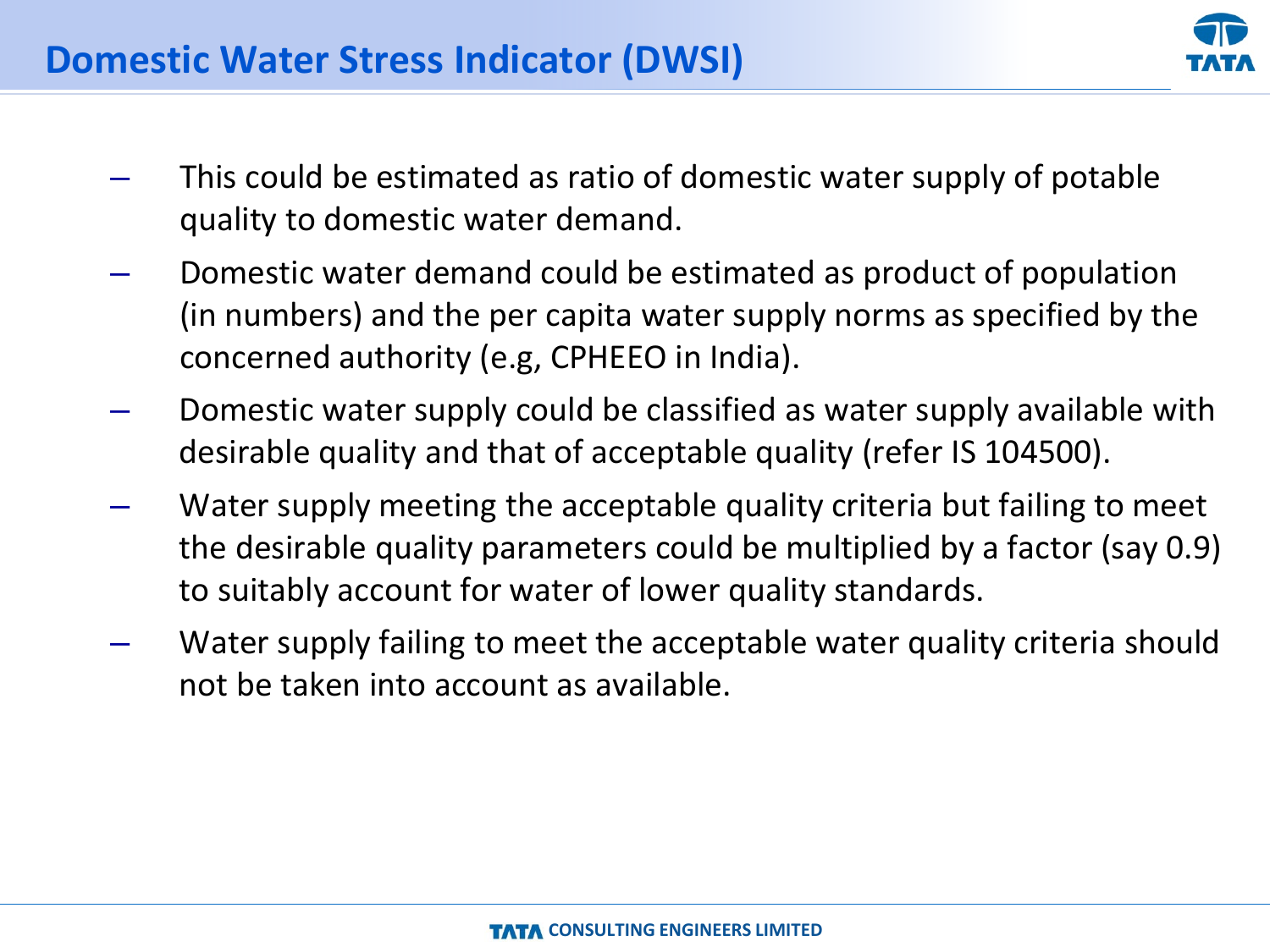

- As the demand for agriculture in a region varies significantly with season, this index could be calculated for each prominent crop season.
- This could be estimated as ratio of seasonal water supply for irrigation (including the supply from both fresh and recycled water meeting the norms for use in irrigation) to the ratio of irrigation demand in that season.
- Owing to the psychological nature of impacts associated with water scarcity, the least of the values for all seasons should be taken as an indicator of water stress wrt to agriculture in the area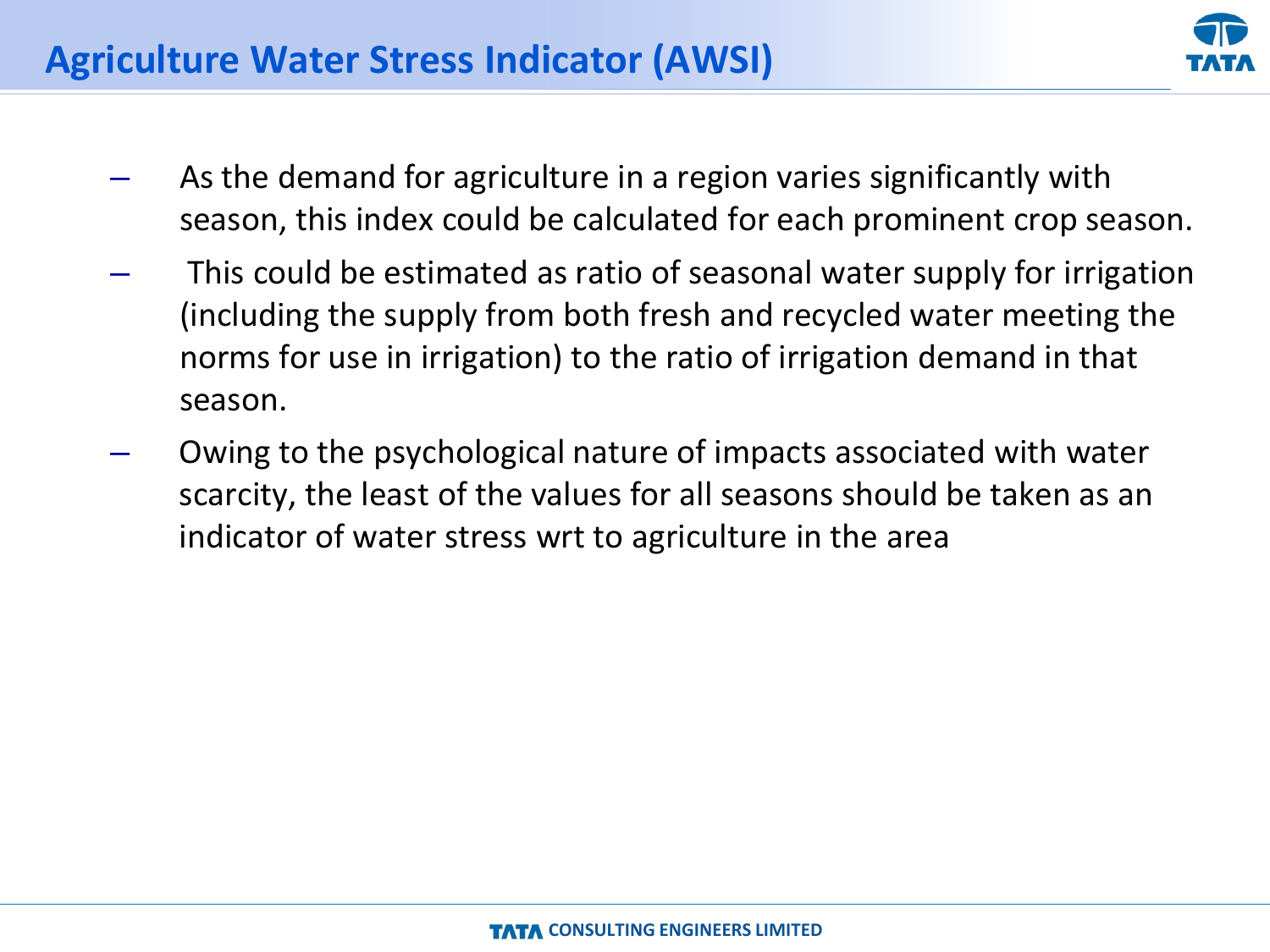

– This could be estimated as ratio of water allocated for industrial applications (including the supply from both fresh and recycled water) to the ratio of industrial demand in that area.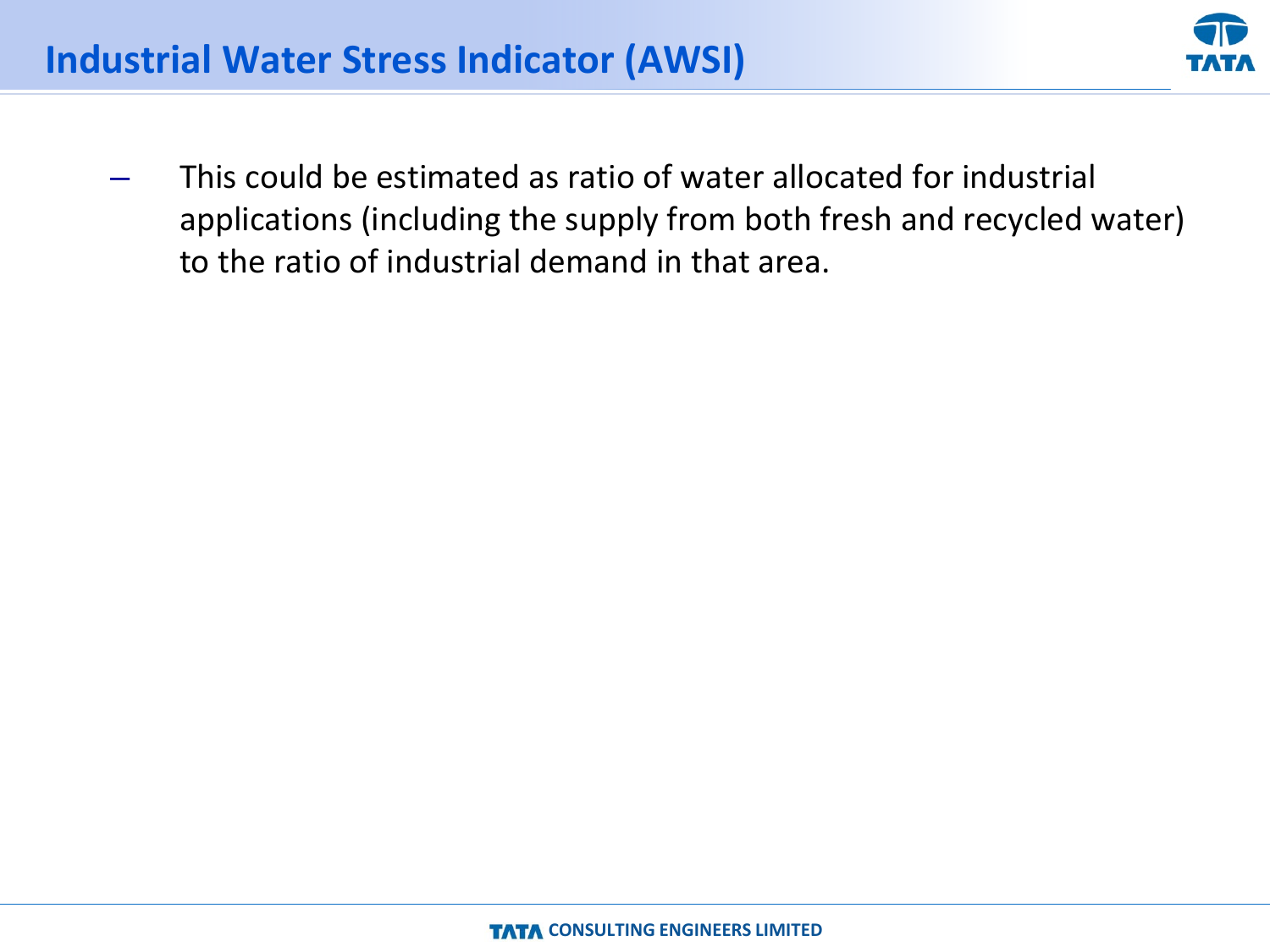# **Sector-wise (Domestic, Agriculture & Industrial) Water Stress**



### **Indicators**

- A value of 1 for the sector-wise indicators implies NIL water stress. A value more than 1 implies surplus water availability and less than 1 implies a condition of water stress (the lesser the value the more the degree of the water stress is implied).
- Even though water is a basic need for mankind, there is a general unwillingness to pay for the same. Perception of affordability of water supply also governs the quantum of water stress and hence needs to be taken into account.
- Being a developing nation with a large population on the negative side of the poverty line, economic water scarcity (limited access to fresh water due to lower affordability) assumes equal, if not, greater importance as that of physical water scarcity.
- The threshold of affordability needs to defined specific to a sector and can be designated as a value equal to 1 for reasonably affordable level, ranging from 1 to 2 for easily affordable level and 0.5 to 1 depending on the degree of difficulty perceived in affording the allocated supply.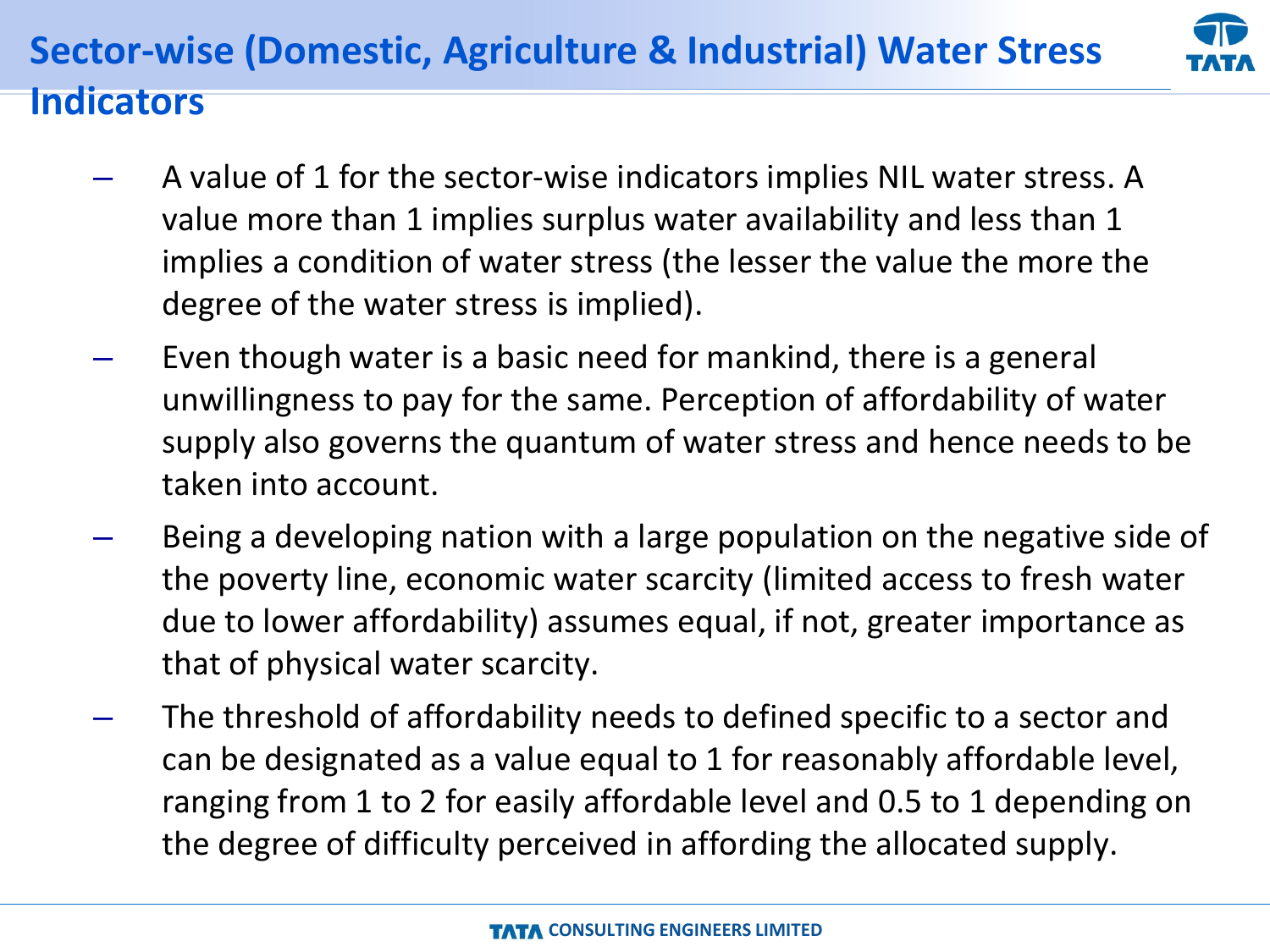### **Sector-wise (Domestic, Agriculture & Industrial) Water Stress**



### **Indicators**

- The other significant factor which affects the magnitude of water stress is the reliability of water supply.
- The stress induced by intermittent supply with fixed/ reliable supply hours is less as compared to intermittent supply with unreliable supply hours.
- The factor could be taken as 1 for 24 x 7 supply, 0.8 for intermittent but reliable supply for more than 6 hours per day and 0.7 for intermittent but reliable supply of less than 6 hours per day.
- The factor could be taken as 0.5 for unreliable and intermittent supply.
- The sector wise water stress indicators could be multiplied by affordability and reliability factors specific to their sectors to effectively take these practical considerations into account.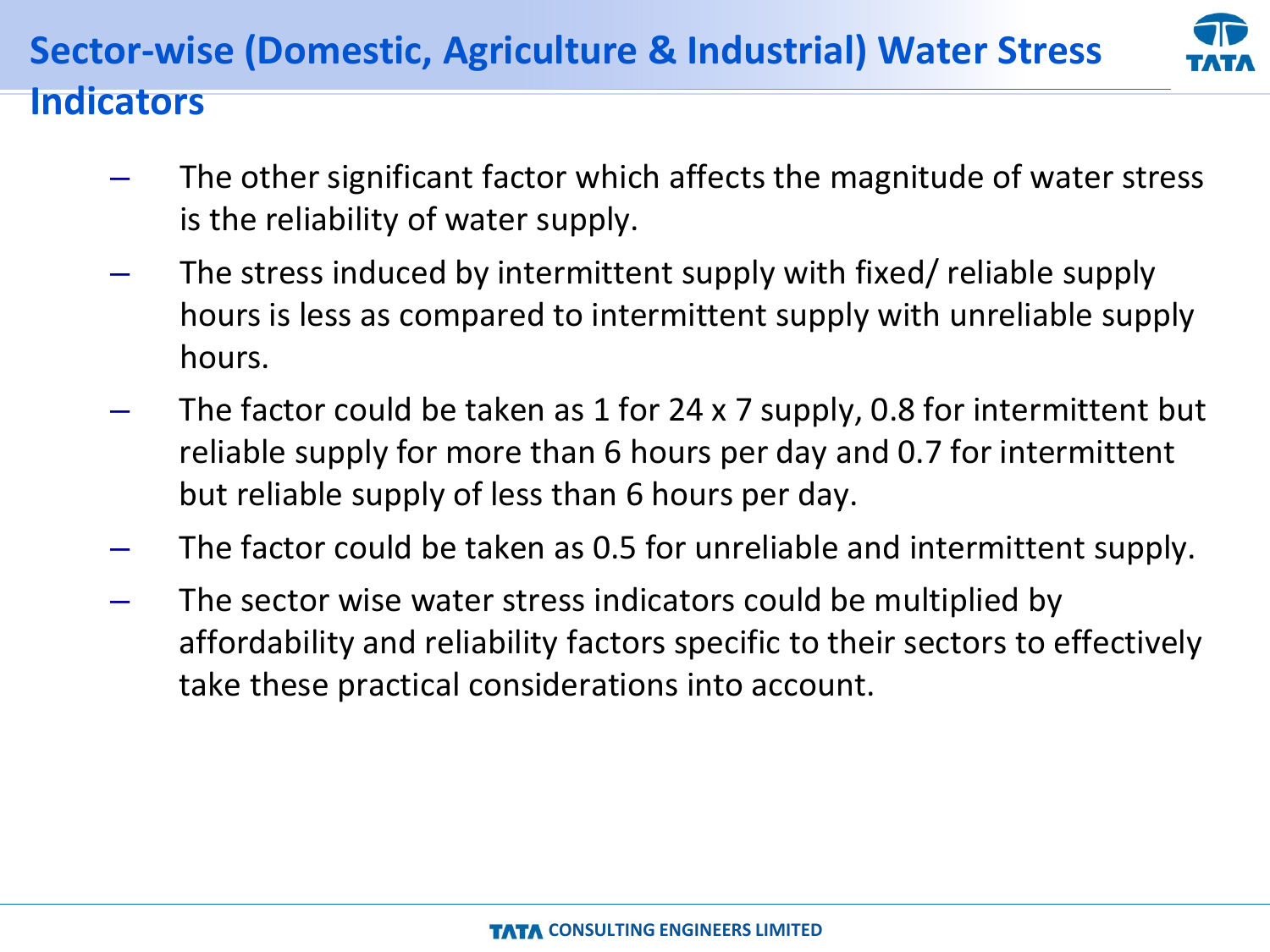

- After determining the individual indicators, an overall indicator can be arrived at after assigning suitable weightages to each sector. For example, the weightage assigned to DWSI, AWSI and IWSI could be 40%, 35% and 25% respectively.
- The advantage of segregating the index sector wise at the initial stage is to get an indication of the sector wise deficit/ surplus to adequately plan for addressing the issue. For example a surplus in agriculture sector should be utilized preferentially for domestic sector as it has more influence on the overall water stress in a region.
- Also the current water stress indicator needs to be read in conjunction with future projected/ envisaged water stress, wherein the analysis could be done taking into account the forecasted population, forecasted increase/ decrease in per capita demand for water and forecasted resource availability.
- This should be done at the sectoral level, before integration into one single future water stress indicator.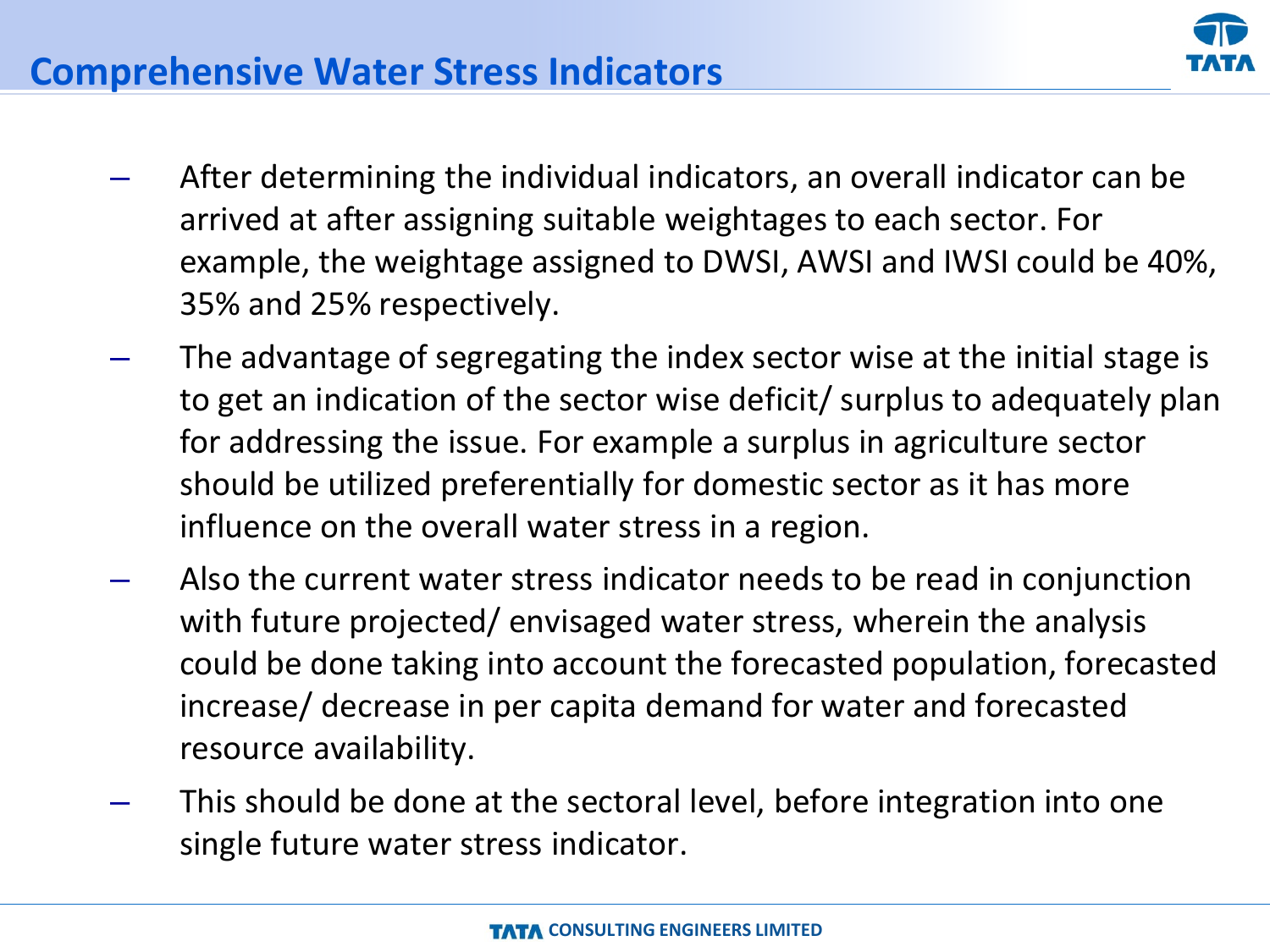

### **Summary and Conclusions**

- There is a increasing awareness that our freshwater resources are limited and need to be protected both in terms of quantity and quality.
- This water challenge affects not only the water community, but also decision-makers.
- With urbanization and changes in lifestyle, water consumption is bound to increase. The key focus areas are:
	- Preserving existing water resources
	- Improving access to potable water
	- Improving transboundary cooperation
- Proposed Comprehensive water stress indicator can help enable efficient sector specific micro level planning considering practical constraints such water quality, affordability and supply frequency.